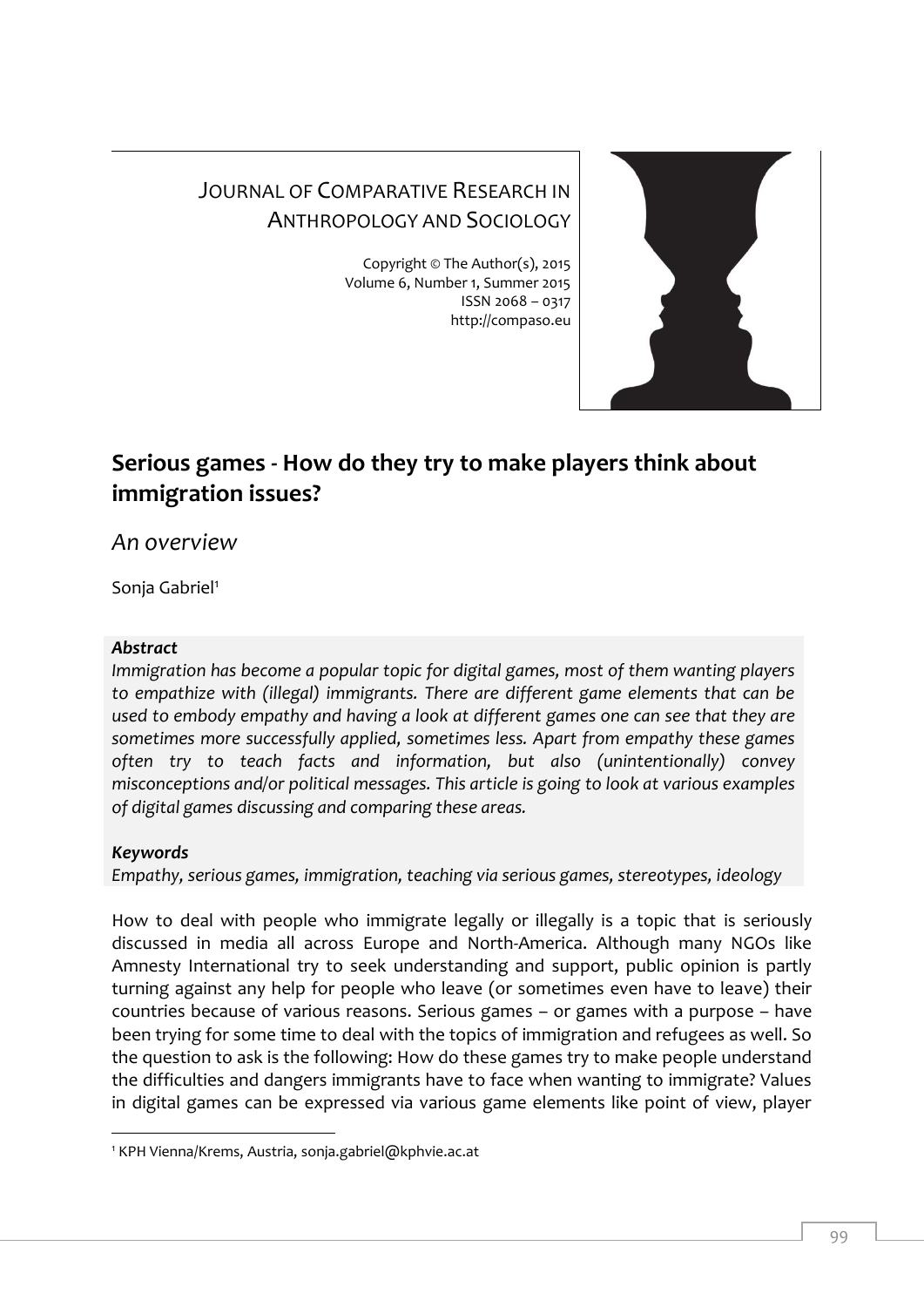choice and characters. Flanagan & Nissenbaum (2014) identified 15 game elements that generate meanings and can therefore be responsible for values transported within a game. This paper is going to look at some examples for games dealing with immigration in any way and asks the question if they can succeed in creating empathy and persuading players of certain values. Additionally, a closer look will be taken if the games are able to teach or at least give some information about the topic immigration or if they support stereotypes or misconceptions. Finally, it is also interesting to consider the fact if games can contribute to political or media discussions. At the end of the paper, a table can be found which should contrast and compare the games discussed.

### **Empathy**

Games dealing with immigration issues quite often want players to identify and empathize with people depicted in the games. In order to find out if games can foster empathy there needs to be a definition of the term. Belman & Flanagan (2010) mention two categories: There is cognitive empathy referring to a person's experience who intentionally takes another one's point of view. Emotional empathy is subdivided into parallel (experiencing the same feeling as the other person) and reactive empathy (experiencing a different feeling as the other person). In some games players take the point of view of an immigrant and should thus experience the problems this group of people has to face. *Escape from Woomera* (2003) which can be regarded as one of the first games dealing with immigrations puts the players in the role of an Iranian asylum seeker whose request for asylum has been denied and who therefore decides to plan his escape from Woomera. The game does not offer a lot of choice for the player what to do or where to go. By being restricted in such a way the player should feel like the playable character which results in transferring frustration of only having limited choices and possibilities to the player. Poremba (2013) points out: "Woomera succeeds less by immersing players in a physical space, or revealing truths about the logic of Woomera and detainee strategy, and more in crafting insight into the enacted subjectivity of *Woomera* refugees, read through the player's embodied gameplay experience." (p. 359)

It also makes a difference if the game provides a first or third-person perspective. A first-person perspective may encourage greater identification with playable characters. (cf. Flanagan & Nissenbaum 2014, p. 53) Another game that uses first person perspective is *Homeland Guantanamo* (2008) which deals with inhumane conditions at detention centres in the USA. The player (being put in the role of an undercover journalist) should investigate the case of a 52-year-old immigrant from Guinea who has died while being in Immigration Customs Enforcement custody. In contrast to *Escape from Woomera* the player here takes a distant view as his game character is not directly affected. Empathy is created by videos telling true stories and confronting the player with bad experiences the non-playable characters had to go through.

Games, where you can choose your character or even personalize him/her offer some more possibilities of identification than those games where you have to pick what is offered to you. *Immigropoly* (2012) is a game about legal immigration where players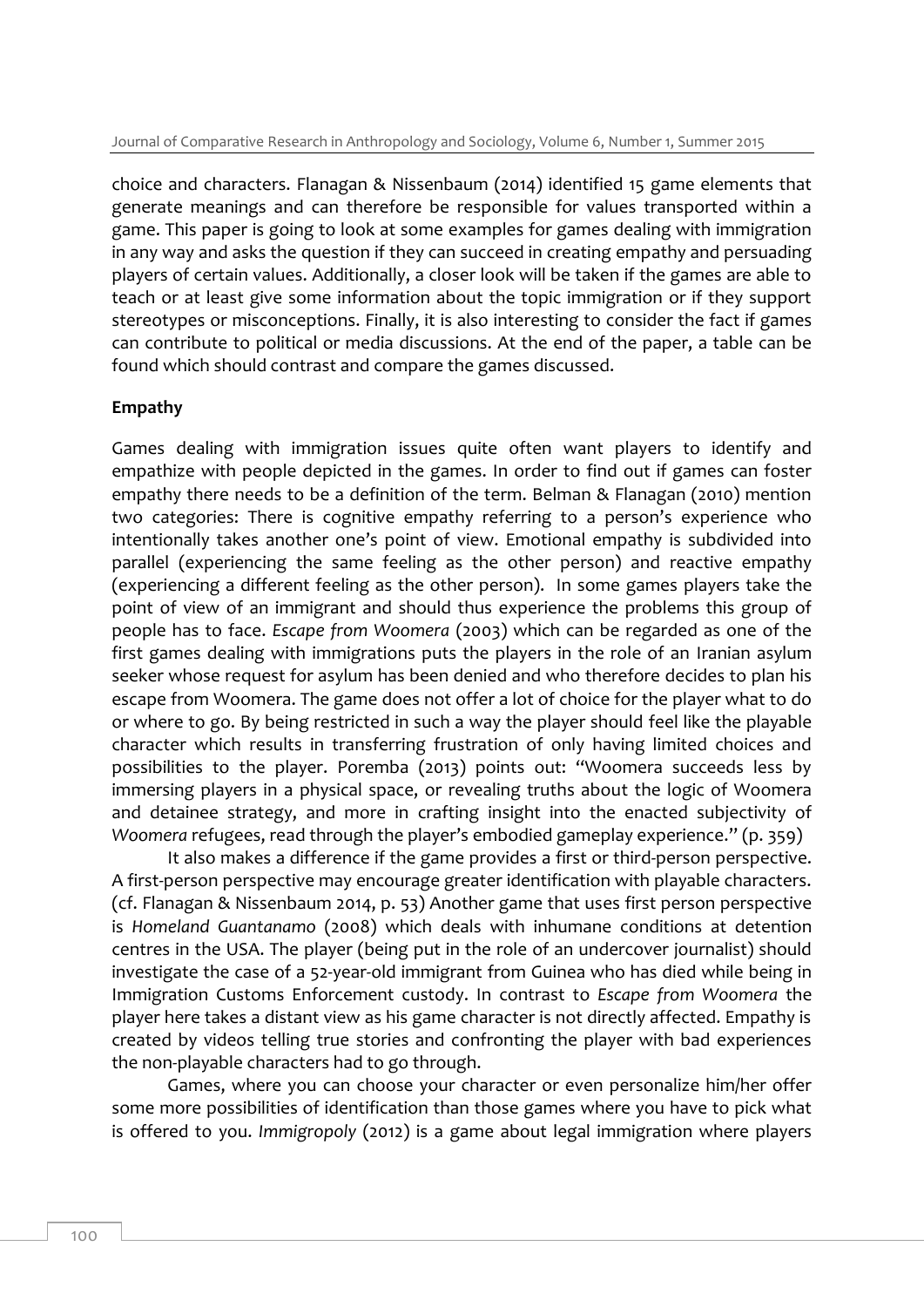can choose between six different characters and have to accompany them in different missions in order to arrive in Europe legally. The game gives background information about the country the character comes from as well as the characters themselves. However, the game does not really succeed in making you feel with the figures presented. That is partly due to the fact that there is too much textual information you have to read and too many choices to take that do not really influence the plot. In order to advance players have to read quite extensive texts and choose between different answers when the character engages in a dialogue. As Heron & Belford (2014) state it is important that players can influence what the character does / says because otherwise no ownership for the consequences of activities is felt. The options available in *Immigropoly*, however, are quite obvious ones so it is not a question of having to think carefully about the decisions you will take if you want to get a mission done. Some of the more tricky dialogues lead to a mission breakdown, which is not quite plausible, either. For example, your character has to choose a flight and you are given three different airlines to choose from. If you want to have a look at more than one of the offers your mission fails – but nevertheless - your character can start the journey. Because of that, you do not feel emotionally connected with the character – whatever you choose the game follows its pre-defined path without making the player feel that she can influence the plot. Being able to identify with the game character seems to be a basic need for feeling empathy.

Although the game's stated objective – teaching young people about migration and showing that these people are like you and me – is praiseworthy, the game does not offer any fun experience. Quite contrary, it gets boring quickly as players have to read lots of text and do not have much chance to interact with the game. The app *My Life as a Refugee* also works with a story that is driven by players choosing what to do next. However, in contrast to *Immigropoly* you are presented with really hard to take decisions (like going back to your village that has been raided by soldiers and looking for your mother and daughter or walking on in order to save your young son and your unborn baby). Decisions taken by the player influence the plot of the story, which makes you emotionally connected to your character.

Taking different points of view can help to encourage (cognitive) empathy (cf. Belman & Flanagan 2010, p. 12). This is how *Frontiers* (2008) works. In this 3D online multiplayer game players can choose either to take on the role of a refugee or border patrol. Similar to *Homeland Guantanamo* the game presents interviews with real stories but as it is based on a modification of the game *Half-Life 2* it offers many more possibilities for the player to do. If you behave immorally (when playing the border patrol) you are punished according to the Human Rights Index. Gamers report that they are able to empathize more when watching a news report about refugees as they feel they have already been there when playing the game. (Herrnböck 2010)

Belman & Flanagan (2010) define four principles for designing games to foster empathy but state in the same paper that there are no examples where all of them are applied in one game. As their first principle Belman & Flanagan state that players are more likely to empathize if they are intentionally asked to do so at the beginning of the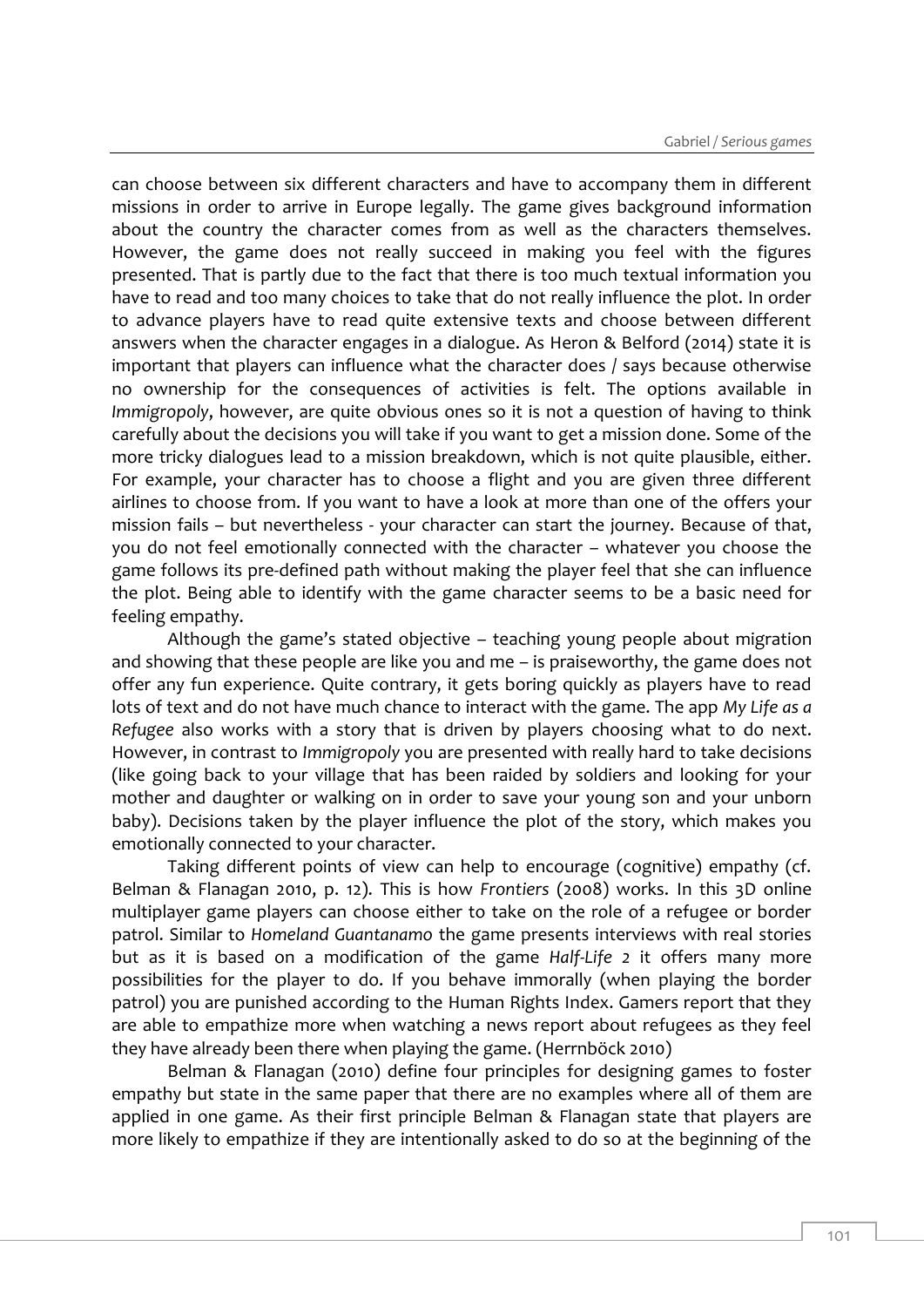game. The games looked at do not ask you directly to empathize with the game characters. Quite often you can read about this intention on the accompanying websites. ("Don't just watch, experience the news yourself" for *Frontiers*, "You'll face tough decisions and hidden dangers in this true-to-life quest to reach safety, reunite with loved ones and rebuild your life." introduction for *My Life as a Refugee*). As a second principle, players should be given specific recommendations what they can do to help solving the issue addressed in the game. This is again sometimes done on the websites in which the games are embedded. In the case of *Homeland Guantanamo* the website is crucial for getting more facts and background stories as it contains a search for detention centres in the player's surroundings, suggestions how individuals can become involved as well as a memorial wall for those who have died in detention. *My Life as a Refugee* asks players to donate after having played the game. Another principle stated says that similarities between players and people with whom they are supposed to empathize should be made explicit. *My Life as a Refugee* depicts the characters shown in the game as people having families, dreams and fears like anyone else as well. Moreover, some facts are shown on the screen while playing. These are also thought to underline the similarity between the playable characters (and the people they stand for) and the player (f. ex. one fact presented is: "Albert Einstein also was an immigrant.") The last assumption made regarding game design is that games work best when cognitive as well as emotional empathy are integrated. Finding examples for this category is very hard.

One of the most successful serious games dealing with immigration is *Papers, Please* (2013) which focuses on the work life of an immigration inspector at a border checkout in the fictitious country Arstotzka. Playing in first person perspective the player has to decide if people are allowed to enter the country by checking their documents, using body-scan or interrogations. Mistakes the player makes result in punishment for the game-character who has to feed and care for his family. The player also has to face moral dilemmas – should the supposed spouse of an immigrant be allowed to enter even if papers are not complete? What is remarkable about the game is the scripted story mode with twenty possible endings which completely depend on the player's actions. Although the game can become quite monotonous because of the tasks you have to do (you have to compare documents with rules that change nearly every day very carefully) it allows an intense emotional reaction. The graphics which are very simple and mostly held in dark colours support the subject matter too. Most game reviews acknowledge the new way this game has gone. "You shouldn't mistake *Papers, Please* for anything other than a dirge. You will be forced to abuse your power to protect those you love. You'll reduce people to numbers and, most importantly, you'll never again ask yourself "How could those people just go along with that?" Because you'll know the answer." (McElroy, 2013)

#### **Sustainable learning**

Games dealing with serious topics often want to teach players and give them background information in order to change attitudes or support arguments for or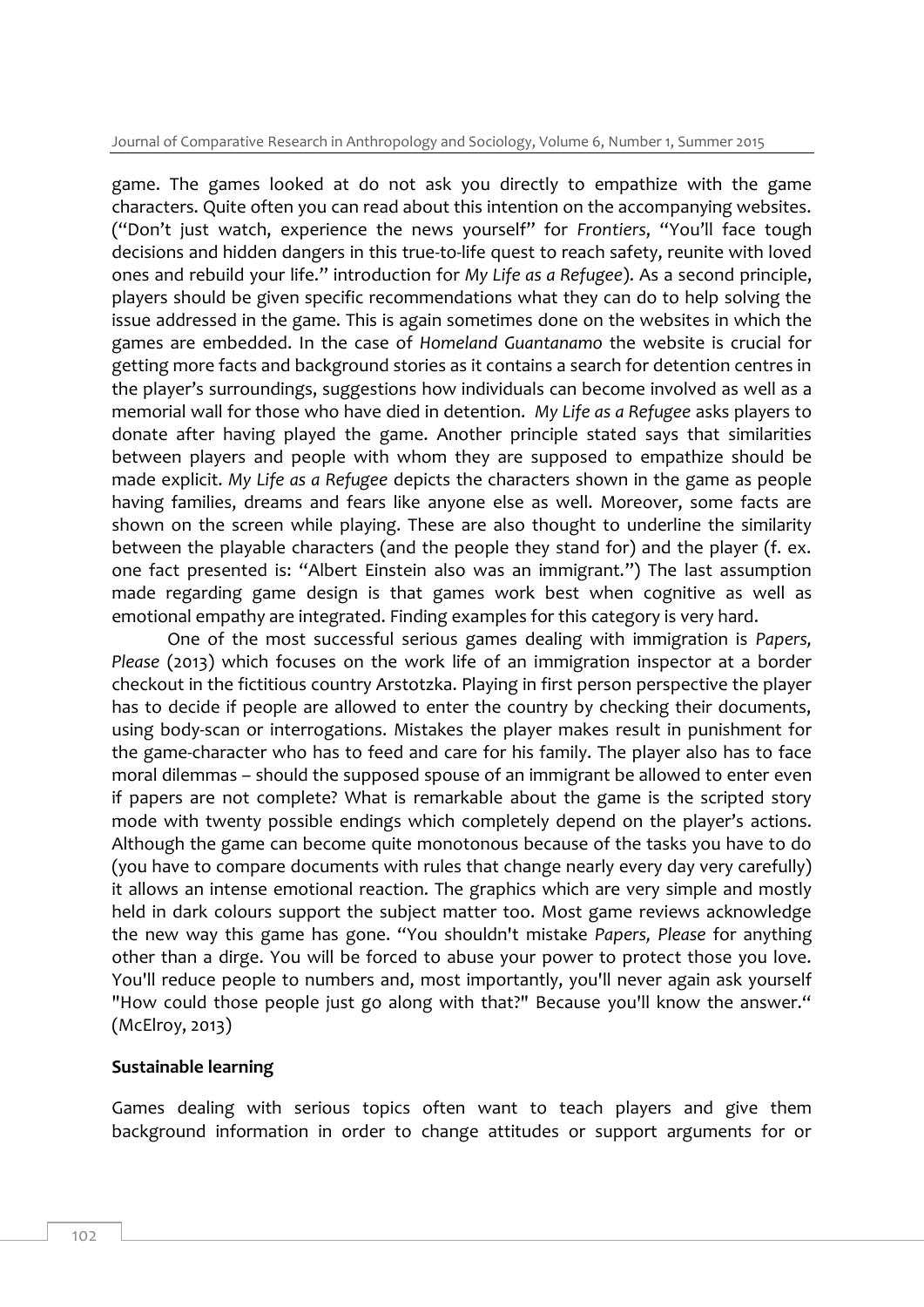against a point made. Therefore, it is quite important to make learning sustainable, as people should remember at least some of the information conveyed in the game. Players of *Homeland Guantanamo* can walk into different areas of the detention centre where they meet immigrants who have been arrested. By clicking on certain symbols videos are started which show one of the detainees telling their stories. These videos present true stories which reveal inhumane detention conditions found in these centres. After having watched the player needs to answer a question referring to the contents of the video. If the question is answered correctly, the player gets an item, which needs to be used later in the game. If the wrong answer is picked you can try as often as needed to get the correct answer – so there is not any real incentive to watch the videos carefully (or watch them at all). The more hints you gather the more information will be added to your notepad. After completing you can read "your" article and are asked to take a personal pledge to create legally enforceable regulations for immigrant detention facilities. Although the game provides a lot of shocking facts the player remains relatively passive as there are no real choices to be made which might lead to forgetting most of the facts presented. *Immigropoly* does not do a much better job at teaching players: On your journey (you have to throw the dice to advance) you have to answer questions referring to information about the country. In order to answer correctly you have to study the text quite carefully or be lucky in guessing (there are four different options). If you fail to answer the question you do not get any points – but what is even worse – you do not get the correct answer as well. Another point is that the characters all have respected jobs (except for the Pakistani secret agent) and do not seem to have any serious money issues.

An example based on well-known game mechanics is *Maria Sisters – Clean Room* that reminds very strongly on Mario Brothers. Maria, the game character, has recently immigrated to the US and has only got a job as in a chip manufacturing plant in Silicon Valley. Workers in this factory are exposed to toxic chemicals without being informed about the potential dangers. The player's task in this run and jump game is to find Material Safety Data Sheets to be able to make workers aware of the dangers they are put in. In level 1 the player must knock supervisors down, in level 2 catch the data sheets and finally in level 3 talk to co-workers to organize them. Basically you can play the game without thinking about the context like any casual game, however you will find some references to immigration throughout the game. *Maria Sisters* tries to give some basic information about how the character feels by speech and thought bubbles as well as providing facts about chemicals used in chip production processes. Some other games try to sneak in information bits in between levels (*Vagamundo*) or while players have to wait for the next task to come (*My Life as a Refugee*). Quite often these are shocking figures like death rates or trivia that might stick to people's mind.

#### **Misconceptions**

*Vagamundo – A Migrant's Tale* (2002) was designed as a mobile public art project by artist Ricardo Miranda Zuniga who wants to make people aware of the difficulties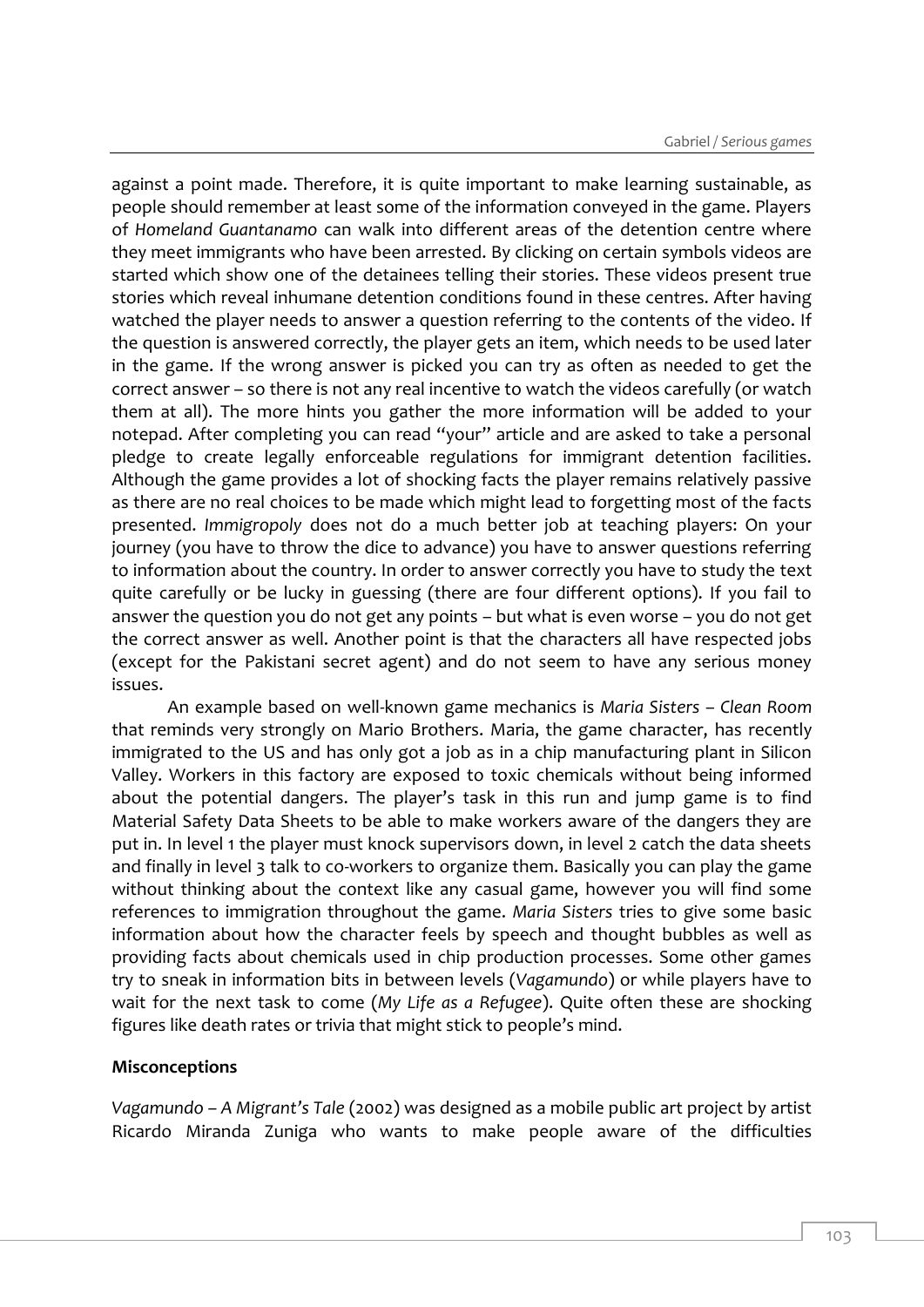undocumented Latino immigrants have to face in big US cities. The video game was originally displayed in a hand-built ice-cream cart; graphics and interface of *Vagamundo* remind on *Street Fighter*, a popular game of 1987. Now it is also possible to play the game online. It provides three different levels representing a gradual move-up in the social scale and adaptation to US life-style. In the first level you have to avoid liquor bottles thrown at you in order to get a job, in the second level your game character works at a greengrocer's and has to fight the stereotype monster (being a large cockroach) and finally in the third level, working as a waiter, you have to collect at least  $\frac{1}{5}$  180 tips from your guests by keeping them happy. After having won the game the player can choose between discriminating against new immigrants or helping them. When selecting discrimination the player can play an extra level as border patrol where he/she can fire at illegal immigrants. If having decided for helping new immigrants, the player receives a list of informative books and non-profit organizations to be able to take action in real life.

The artist states on his website<sup>2</sup> that he wants to place people in the shoes of a new illegal immigrant in New York City as this is a topic mainstream media does not cover often enough. The game profits a lot from its form of presentation in an ice-cream cart. Played online – without the cart – it seems out-dated and quite hard to beat. The context is important to understand the symbols and metaphors used in the game – like the different cultures represented in the three levels (poverty, assimilation and prosperity). One might assume that getting a job is easy for immigrants – if they only choose to stay away from drinking (like it is presented in level 1). Moreover, the player might get the impression that immigrants will finally succeed if they work hard and fight stereotypes. That real life is much more complex cannot be seen from the game. If you want to connect the game with questions of assimilation and fitting into cultural norms as Flanagan (2009, p. 220) puts it, you need to know about the artist's intention.

Another game that might be misunderstood by players is *Points of Entry: An Immigration Challenge* (2007) which requires the player to determine if an individual qualifies for immigration into the United States using given criteria. The game puts the player under severe time-constraint (you only have 40 seconds to find out the best possible criteria mix for each scenario by competing against an Artificial Intelligence. The game is supposed to show which criteria are important – the immigrant's score depends on employment, experience, education, civics and extended family; for example, the more experience one of the cartoon figures has the more points he/she is awarded. The points given for the different jobs mirror those people the United States is (not) looking for. Therefore, a construction worker or a gardener earn zero points, a hazardous materials worker 16 points and a mathematician 28. Points are also awarded for how fast you immigrate and how closely you win out over your AI opponent, which means the player should not earn many more immigration points than the artificial competitor. What the game is good at is showing which factors are relevant for being able to immigrate more easily. Moreover, the figures are treated according to their skills but not regarding their personality, which is supposed to reflect real US immigration policy.

-

<sup>2</sup> http://www.ambriente.com/cart/about.html (retrieved 6 June 2015)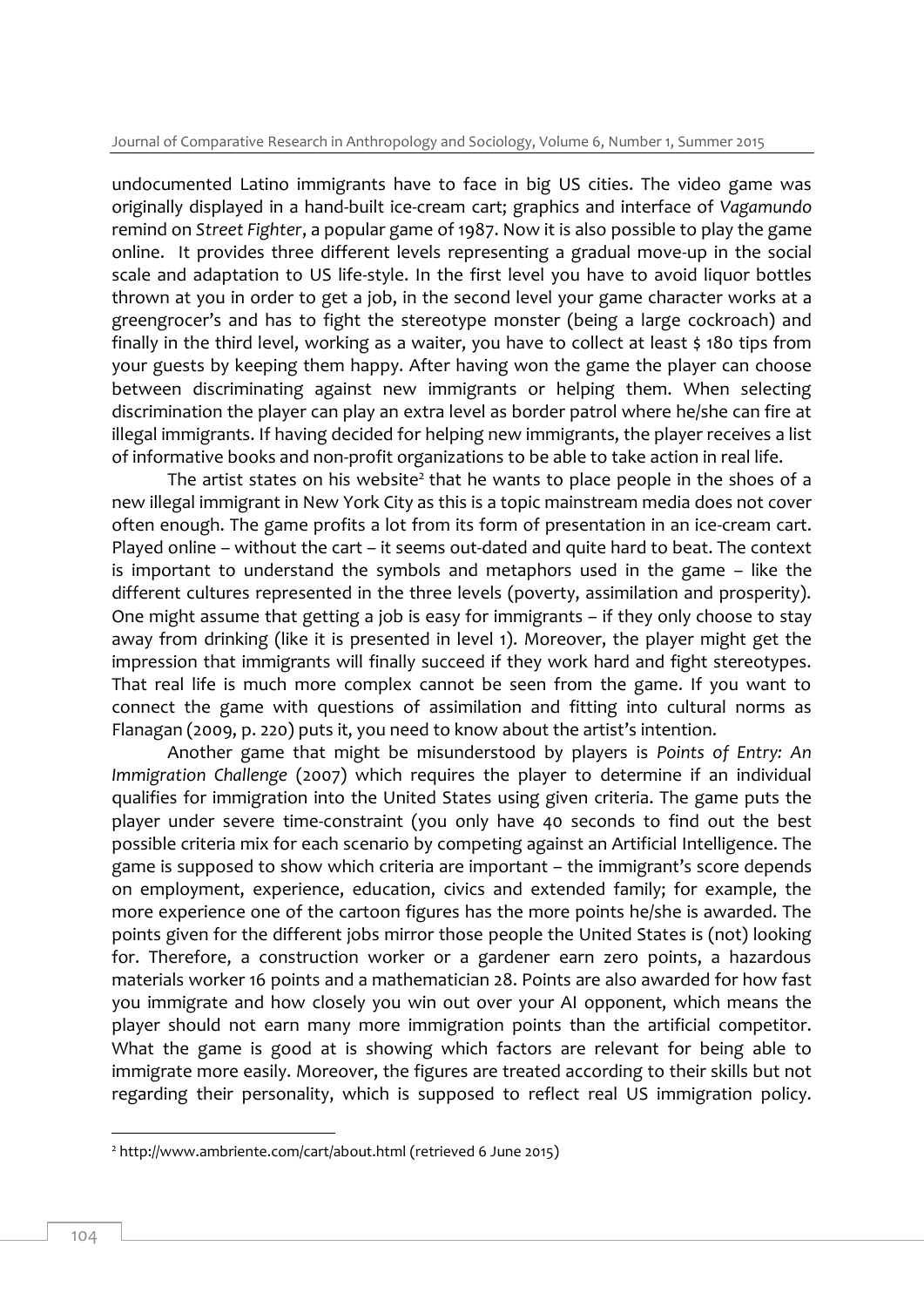When playing the game it is not relevant looking at the cartoon figure – you even do not have any time to do so as you are busy to find the optimal distribution of the factors. The game puts enormous stress on players as you have to decide quickly which factors you should change in order to get the maximum possible points. Quite often you do not even read which job / experience etc. you choose as you only have a close look at your immigration points and those of your virtual opponent to hit the "immigrate" button as fast as possible. Although the game was meant to criticize the Merit-Based-Evaluation System proposed by the McCain-Kennedy Immigration Legislation the mechanics used give the impression that the immigration process is fast – quite contrary to reality. Moreover, *Points of Entry* does not appeal to the emotions of players as there is no background information given and there is no hint what the immigration process means for these immigrants and how long it might take in reality.

## **Ideology and political messages**

-

Games, however, are not only created in order to understand better the situation of legal or illegal immigrants. There might also be instances where strong political statements are conveyed. *Ukik* can be regarded as such an example: In this game the player has to control a character standing on the White Cliffs of Dover kicking immigrants off. If the player does not kick the immigrant far enough, the country's economy falls by one percent. The game character's name, Nicholas Fromage, resembles Nigel Farage, the leader of Ukip, the UK Independence Party, which can be described as Eurosceptic and right wing. Of course there is also a striking similarity between the game's name *Ukik* and the name of Farage's party Ukip. The developers, five 18-year-old students, designed the game for their technology class and released it on Google's Play Store. The game can be seen as a parody of discriminating politics which becomes quite obvious when you read the description of the game in Google's Play Store:

> "Dear Great Britain, Do foreign voices on trains scare you? Can you handle a European living next door? Does your wife refuse to clean behind the fridge? Do you think women are too stupid to win a game of chess or have a top level job? If you are feeling irrational and want to live in a right wing hell hole then vote UKIK this May. These people might improve our economy, contribute to our culture and make Britain great but they are different to us so let's kick them all out! Yours, Nicolas Fromage UKIK Party- Representing Fruitcakes & Loonies everywhere"<sup>3</sup>

Of course you have to know about the background of the game and the designers' intention to interpret the game correctly. As there have been political parties using digital games in order to convince players that immigration is bad it is sometimes hard to decide by only playing a game which objectives it wants to reach. One such example of games being (mis)used by political parties is the game *Moschee baba* which

<sup>3</sup> https://play.google.com/store/apps/details?id=com.fongames.ukick (retrieved 11 May 2015)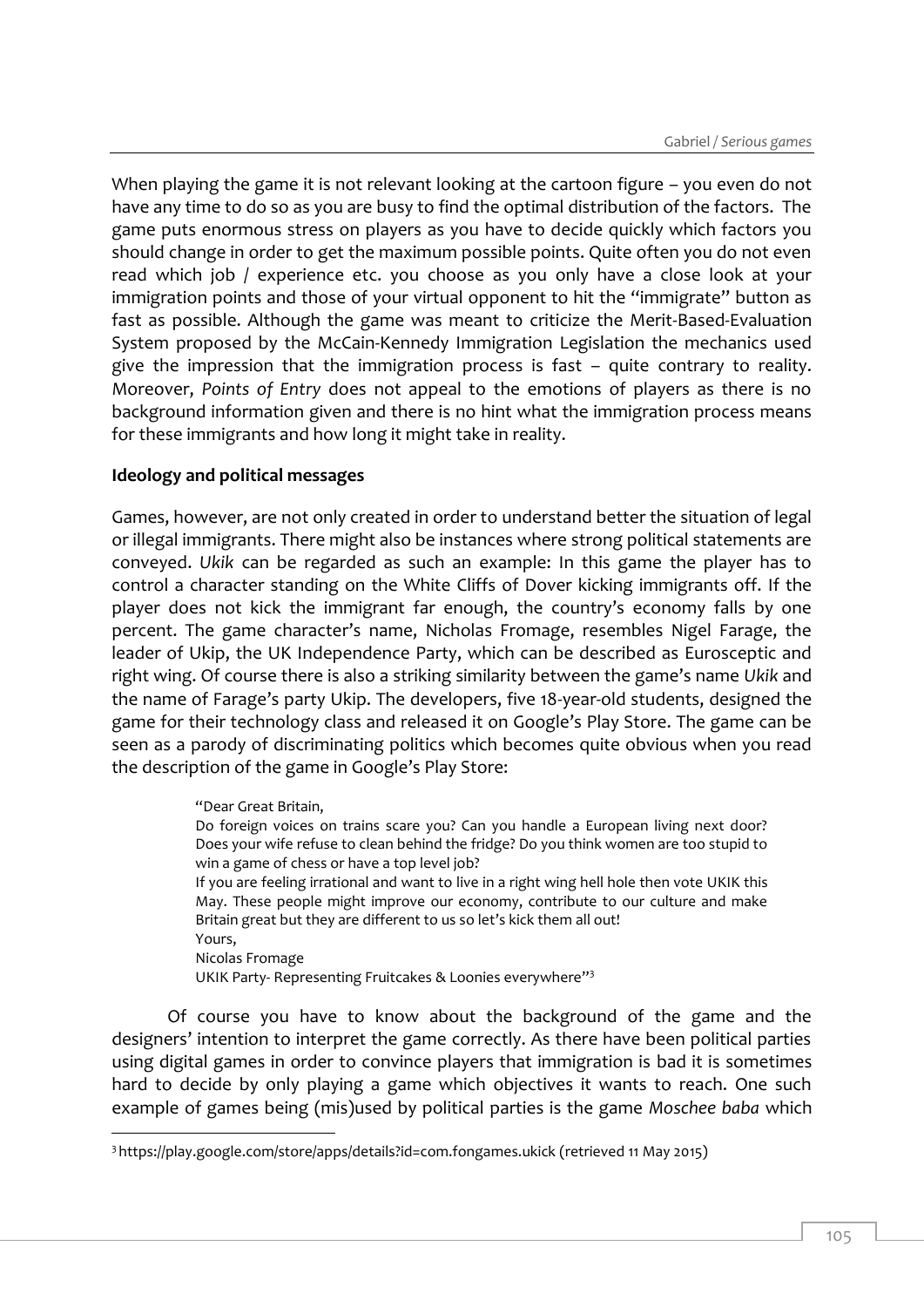was launched in 2010 during election campaigns on the website of the Austrian Freedom Party, a right wing party. The player has to stop (shoot) minarets, mosques and muezzins which appear on the screen as fast as possible. There was a huge public outcry after the game went online and so it had to be taken offline after some days.

Some games are heavily discussed in media because of their contents. The narrative point-and-click adventure game *Escape from Woomera* which criticises treatment of asylum seekers in Australia caused an outcry as politicians of different parties in Australia agreed on the fact that it was a bad idea to finance the game (the game had been awarded \$25,000 by the Australia Council for the Arts). Up to then details about conditions in Australian detention centres had not been discussed or shown that detailed. Some of the developers even wanted to stay uncredited because of fear of losing their jobs in video game industry. (cf. Golding 2013, Lien 2014)

*Smuggle Truck* (Owlchemy Labs, 2012) is basically a physics game but wants to make people think about the topic of immigration. The player drives a pick-up truck carrying illegal immigrants which he should drive into safety. In order to do so various obstacles like roadblocks or armadillos have to be overcome in the shortest possible time. As stated on the website of the game (http://smuggletruck.com) the game was designed due to personal experience of the designers whose friends had to experience the hardship of immigrating to the United States. The game, which was also developed for iOS, was rejected by Apple's App Store because of the content of the game (Apple did not give any more information on that)<sup>4</sup>. Moreover the game was heavily criticised by some US politicians as it seems to support illegal immigration. So Owlchemy Labs replaced the immigrants by fluffy bears, which must be driven from wilderness to the security of a zoo where they will get shelter, enough food to eat and healthcare. Forum discussions and media reports (as well as reactions to these media reports) show that Owlchemy Labs succeeded in getting the topic of immigration and how to deal with it in people's mind. Players of Snuggle Truck who get to know about Smuggle Truck are more interested in playing the original version than transporting fluffy animals. However, there are also some players<sup>5</sup> criticising that Smuggle Truck plays with stereotypes (as the immigrants can be recognized as Mexican people) and might even support hate and discrimination as it might be hard to be regarded as a satire. Players downloading the game from Apple's App Store do not come across any references to immigration unless they read the story behind the game on the developer's website. Some websites now even label Snuggle Truck as a cute and colourful driving game appropriate for children. Although also the original game makes use of light-hearted music, cartoonish characters and does not refer to any larger context regarding immigration, this case shows that people (especially those who criticize games) think that games are capable of influencing players' values and beliefs. Originally *Smuggle Truck* was meant as a satire not wanting to tell players if they should think in a positive or negative way about legal and illegal

-

<sup>4</sup> Papers, Please had to apply some changes to their game as well. Apple demanded them to remove the body scanner because images of nudity could be seen as pornography. Cf. Hoffman 2013 for information on some other serious games that were banned by Apple.

<sup>5</sup> Cf. Forum entries at http://forums.steampowered.com/forums/archive/index.php/t-2523981.html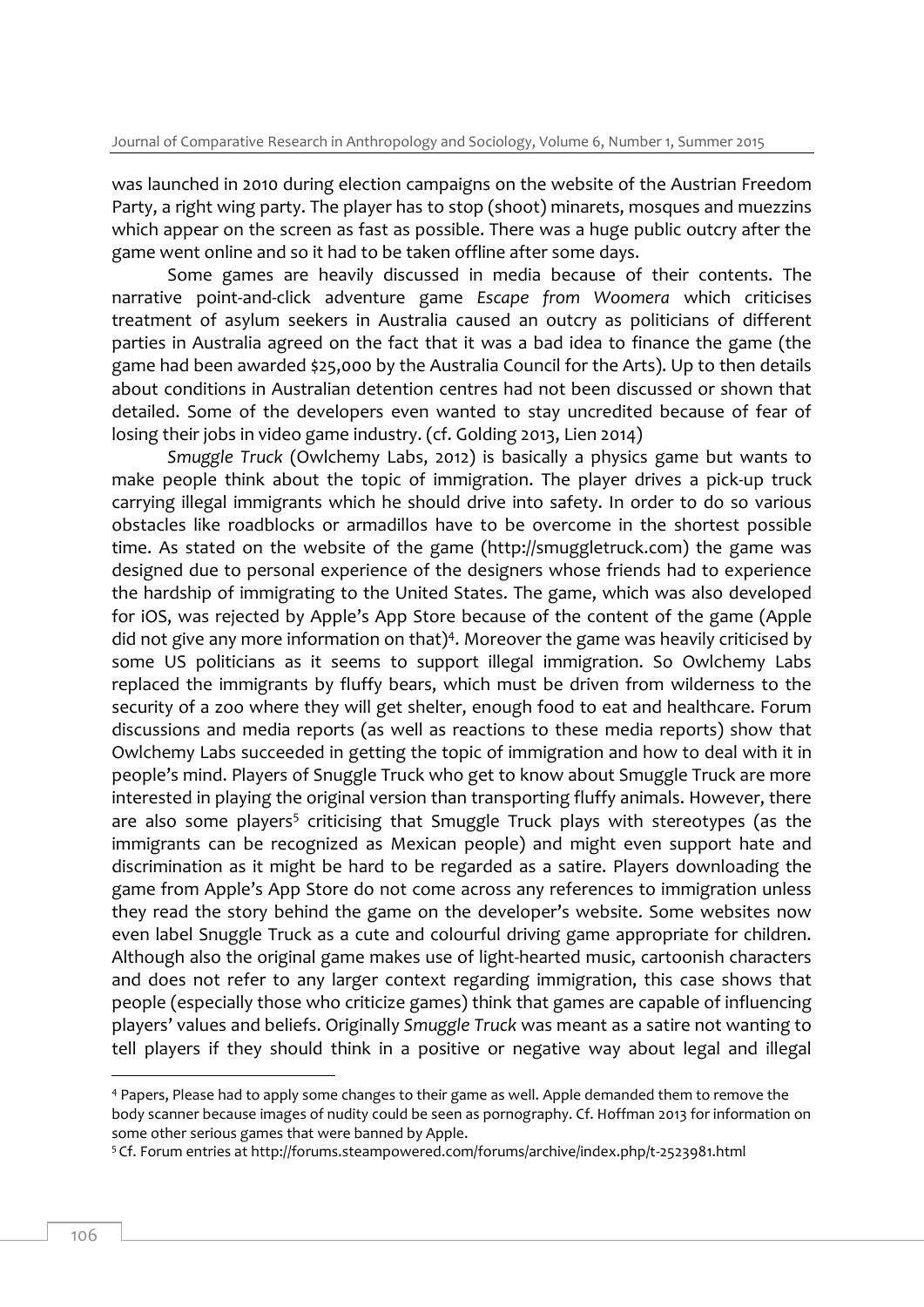immigration (Riendeau 2011). There is only an onscreen counter ticking down 20 years in real time which should show how long it might take to immigrate to the USA legally. Higgin (2011) criticises the game for not being a working satire at all: "Instead of effectively parodying the inefficient, extended, impossible, and downright racist U.S. immigration system, Smuggle Truck ends up making fun of the border crossing experience." The release trailer of the game shows scenes of the game and players having great fun while playing. There are no signs of them thinking about the topic in any serious way. The developers stated that "by approaching the issue from the complete opposite side, we would be able to reach many more people and make a bigger impact."<sup>6</sup>

## **Conclusion**

What all these games have in common is their desire to criticize current political and social situations regarding immigration and treatment of immigrants. Their designers mostly aim at making people aware of all the things that go wrong and partly started to work on the games because of personal experiences. Most of the games need some kind of explanation to understand them correctly. If you do not know about the designers' intentions, there might even be severe misunderstandings. However, these games can be seen as a first step, showing again that digital games can be so much more than just playing them for pleasure. Papers, Please is an example that even games which might be normally regarded dull puzzle games can be engaging and immersing and make you think about the topic presented. However, for most of the games discussed here there needs to be a lot of work done to make them more engaging and convincing so that there is a real impact on players.

-

<sup>6</sup> Cf. http://owlchemylabs.com/smuggle-truck-press-qa/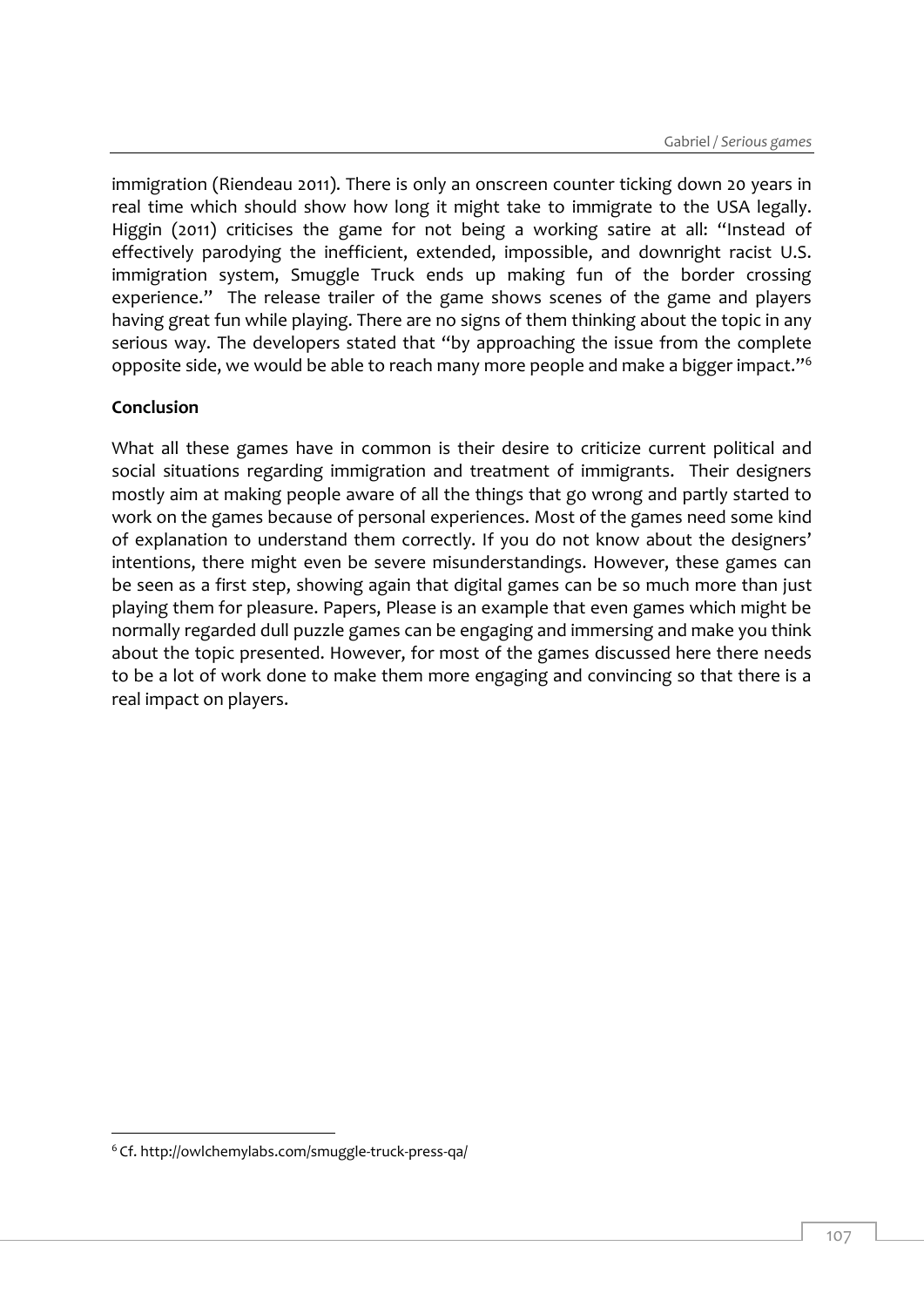| Game               | <b>Game elements</b>         | What /who to<br>empathize with | Possible mis-<br>understandings | <b>Information</b><br>presented | <b>Connection to</b><br>website / charities | (Political) message      |
|--------------------|------------------------------|--------------------------------|---------------------------------|---------------------------------|---------------------------------------------|--------------------------|
|                    |                              |                                |                                 |                                 | needed                                      |                          |
| <b>Escape from</b> | A first person perspective   | Depicting the                  |                                 | The player has to find          |                                             | The game was heavily     |
| Woomera            | is used - the player is a    | situation of                   |                                 | out about conditions            |                                             | discussed as it reveals  |
|                    | refugee who wants to         | detainees in                   |                                 | by experiencing via             |                                             | situation in refugee     |
|                    | escape from the camp.        | Australian refugee             |                                 | the playable character          |                                             | camps                    |
|                    | On their way players get     | camps should make              |                                 | and via                         |                                             | Wants to make people     |
|                    | to know what life is like in | people aware of                |                                 | communication with              |                                             | aware of situation in    |
|                    | the detention centre. The    | what is going on in            |                                 | non-playable                    |                                             | these refugee camps as   |
|                    | limited possibilities in the | their country.                 |                                 | characters. Some                |                                             | there is not a lot of    |
|                    | game reflect limited         |                                |                                 | information is needed           |                                             | media coverage           |
|                    | possibilities detainees      |                                |                                 | to advance in the               |                                             |                          |
|                    | have.                        |                                |                                 | game.                           |                                             |                          |
|                    |                              |                                |                                 |                                 |                                             |                          |
| <b>Frontiers</b>   | Change of perspective is     | The situation of sub-          |                                 | Information is                  | There is a website                          | By giving both points of |
|                    | possible: You can play as    | Sahara refugees                |                                 | integrated in the plot.         | providing much                              | views (refugees and      |
|                    | a refugee or border          | wanting to find a              |                                 | Players get to know             | information about                           | border patrol) the       |
|                    | patrol; use of interviews,   | new life and their             |                                 | what happens to                 | the background but                          | game tries to make       |
|                    | audio files and films        | treatment in                   |                                 | refugees when they              | you can also learn                          | players think about the  |
|                    | based on true stories        | European countries             |                                 | are taken by border             | much from the game                          | topic.                   |
|                    |                              | is criticized.                 |                                 | control.                        | itself.                                     |                          |
| Homeland           | Use of first person          | Inhumane                       |                                 | Information is                  | The website is                              | The game wants to        |
| Guantanamo         | perspective - player is a    | conditions in US               |                                 | conveyed in a very              | needed in order to                          | make people aware of     |
|                    | reporter. Interviews and     | detention centres              |                                 | personal way. By                | know how to get                             | the situation in         |
|                    | films based on true          | are criticized.                |                                 | listening to the                | active / find out                           | detention centres so     |
|                    | stories should make the      |                                |                                 | stories, players get to         | more about                                  | that they get active in  |

#### **Table 1. Overview about games analyzed**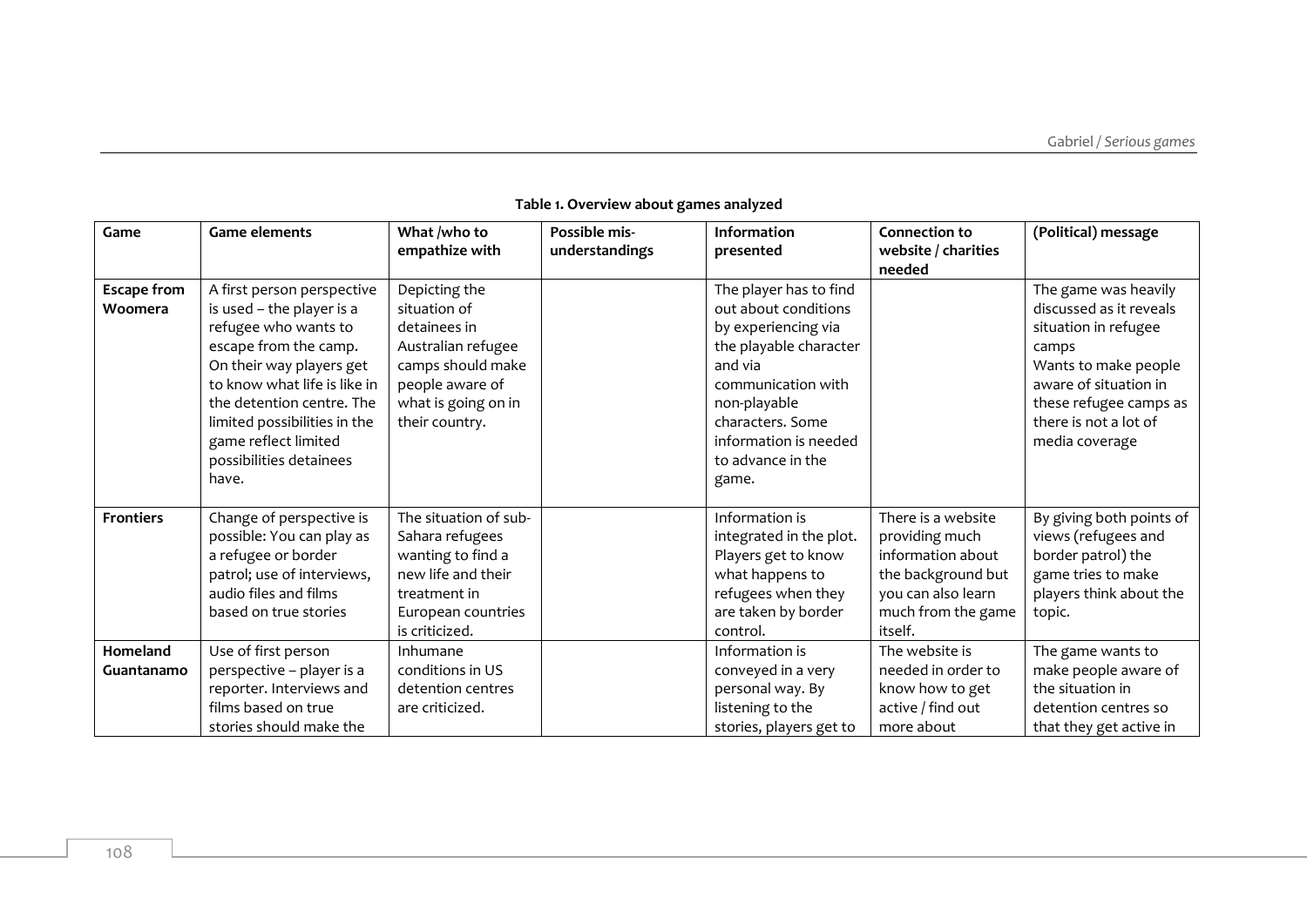Gabriel */ Serious games*

|                      | player empathize with        |                        |                        | know about different    | detention centres    | order to change the    |
|----------------------|------------------------------|------------------------|------------------------|-------------------------|----------------------|------------------------|
|                      | detainees.                   |                        |                        | cases.                  |                      | situation.             |
| Immigropoly          | The player can only          | The different          | Legal immigration to   | There is much           |                      | Basically the game     |
|                      | choose from given            | characters and their   | Europe might take      | information provided    |                      | wants to educate       |
|                      | dialogue elements; the       | reasons for wanting    | some time but in the   | throughout the game     |                      | young people about     |
|                      | rest of the game is more     | to immigrate to        | end you will succeed   | about the situation in  |                      | immigration and that   |
|                      | of a trivia quiz; six        | Europe should show     | (all characters in the | the country as well as  |                      | immigrants are not     |
|                      | different characters can     | that these people      | game have enough       | political, economic     |                      | different from         |
|                      | be chosen; points            | are like you and me.   | money)                 | and historic facts. The |                      | European people. The   |
|                      | (money) are awarded for      | Although the choice    |                        | player has to read      |                      | problem is that the    |
|                      | answering knowledge          | of characters is       |                        | long passages of text   |                      | playable characters do |
|                      | questions correctly          | partly a bit strange - |                        | and is tested           |                      | not lack money and are |
|                      |                              | a Pakistani secret     |                        | afterwards (multiple    |                      | quite well educated.   |
|                      |                              | agent is rather hard   |                        | choice questions) if    |                      |                        |
|                      |                              | to identify with. The  |                        | she can remember        |                      |                        |
|                      |                              | game also wants to     |                        | everything correctly.   |                      |                        |
|                      |                              | teach about the        |                        | If wrong answers are    |                      |                        |
|                      |                              | different countries    |                        | chosen the player       |                      |                        |
|                      |                              | immigrants come        |                        | does not get to know    |                      |                        |
|                      |                              | from.                  |                        | the correct answer.     |                      |                        |
| <b>Maria Sisters</b> | Run 'n' jump game that       | The game criticizes    |                        | A bit of information is | Website is needed in | The game is part of a  |
|                      | will many players remind     | companies who put      |                        | woven into the plot     | order to get to know | campaign dealing with  |
|                      | on Mario Bros. The story     | Immigrant workers      |                        | (information about      | what the game is     | the downsides of       |
|                      | is only told in between      | at risk at work        |                        | dangerous chemicals     | about and what it    | globalization by       |
|                      | the levels by giving some    | because of             |                        | destroying workers'     | wants to show.       | criticizing the        |
|                      | basic information in a       | dangerous working      |                        | health), the rest       |                      | technology companies   |
|                      | cartoon style.               | conditions.            |                        | needs to be read on     |                      | in Silicon Valley.     |
|                      |                              |                        |                        | the website.            |                      |                        |
| My Life as a         | The player has to make       | Three different        |                        | Information is          | Money can be         | Highlighting different |
| Refugee              | meaningful choices that      | characters with        |                        | provided by showing     | donated at the end   | reasons why people     |
|                      | influence the plot; there is | different              |                        | facts and background    | of the game.         | might have to leave    |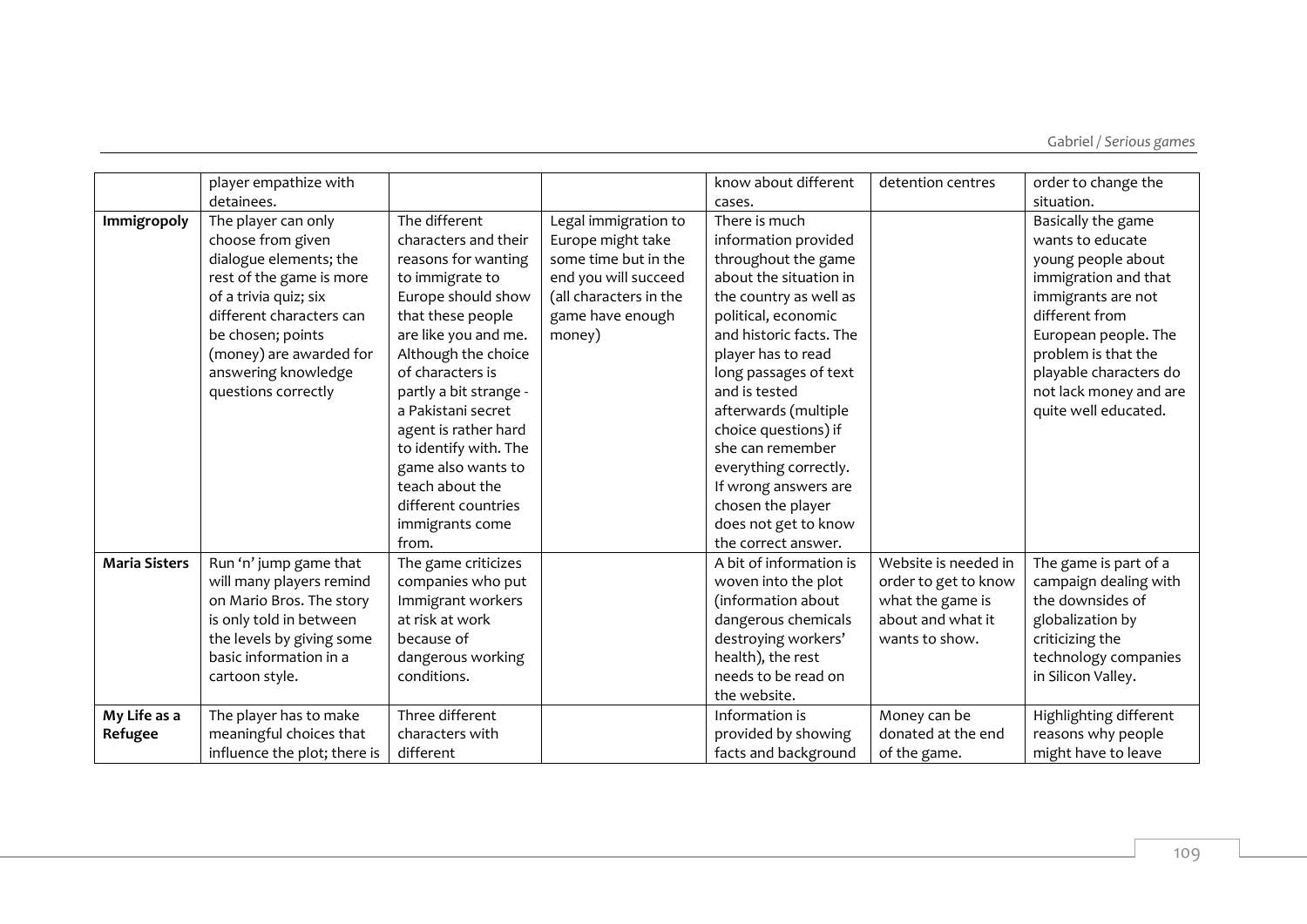Journal of Comparative Research in Anthropology and Sociology, Volume 6, Number 1, Summer 2015

|                   | no interaction with other<br>NPCs which shows<br>dependence of playable<br>characters on others                                                                                                                                                                                                                                                                                                                                                                                                                                                                                         | backgrounds can be<br>$chosen$ - the game<br>wants people to get<br>to know about<br>human rights<br>violations in<br>different countries                                                                                                                                                                                               | knowledge while<br>playing.                                                                                                             | their countries; seeking<br>for understanding their<br>situation                                                                                                                                                                                                                                                                                       |
|-------------------|-----------------------------------------------------------------------------------------------------------------------------------------------------------------------------------------------------------------------------------------------------------------------------------------------------------------------------------------------------------------------------------------------------------------------------------------------------------------------------------------------------------------------------------------------------------------------------------------|-----------------------------------------------------------------------------------------------------------------------------------------------------------------------------------------------------------------------------------------------------------------------------------------------------------------------------------------|-----------------------------------------------------------------------------------------------------------------------------------------|--------------------------------------------------------------------------------------------------------------------------------------------------------------------------------------------------------------------------------------------------------------------------------------------------------------------------------------------------------|
| Papers,<br>Please | The puzzle video game<br>uses first person<br>perspective. The player<br>inspects people's<br>documents and has to<br>decide if they are allowed<br>to enter the country. The<br>game puts pressure on<br>the player by using a time-<br>constraint. You have to<br>choose carefully and also<br>take moral decisions<br>which will influence the<br>story as<br>there are 20 different<br>endings. The graphics of<br>the game as well as the<br>tasks the player has to<br>fulfil support the<br>monotony and strict<br>regulations of the<br>totalitarian state that is<br>depicted. | The game puts its<br>focus on the<br>emotional toll of<br>working as an<br>immigration officer<br>who has to decide<br>on the people being<br>allowed to enter the<br>country and thus<br>being responsible<br>for the well-being of<br>the citizens as well<br>as of his own family<br>as mistakes can<br>have severe<br>consequences. | Information is only<br>provided implicitly by<br>showing how fast<br>rules and regulations<br>might change due to<br>political reasons. | The game criticises<br>totalitarian regimes;<br>showing difficulty<br>between deciding<br>morally correct and<br>doing what is best for<br>you (and your family).<br>When the game was<br>developed for the iPad,<br>Apple required the<br>developer to censor the<br>full body scanner<br>feature as this was<br>regarded as<br>pornographic content. |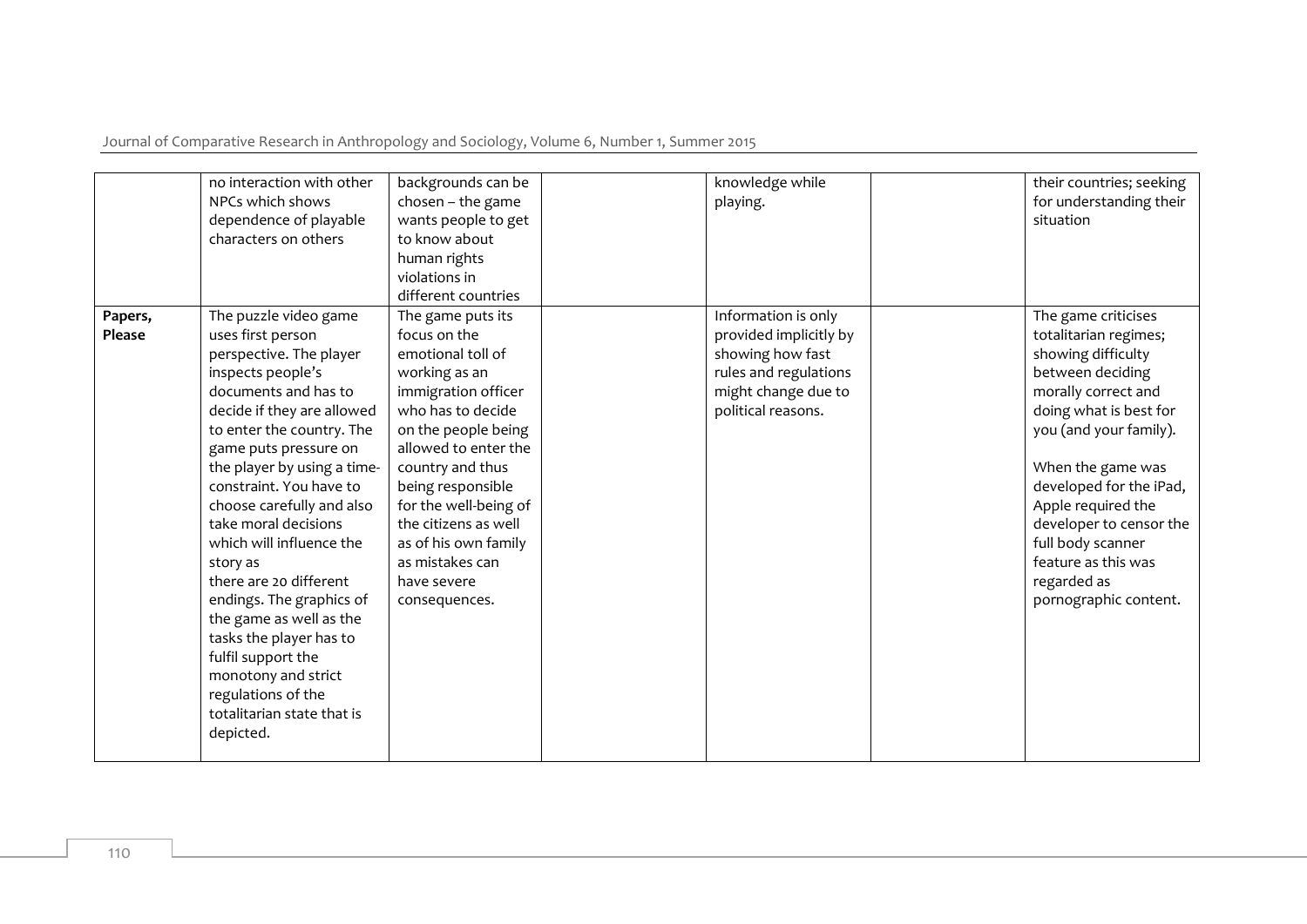| Points of<br><b>Entry</b> | In this newsgame the<br>player has to manipulate<br>criteria for a person<br>wanting to immigrate to<br>the US. In a mix of<br>strategy game with quiz it<br>wants to simulate the<br>process of citizenship. As<br>there are no real<br>background descriptions,<br>players do not feel<br>emotionally connected to<br>the NPC. Moreover<br>players have to compete<br>against the game-system<br>under time-pressure. | It is hard to<br>empathize with the<br>people who are<br>shown as players<br>have to concentrate<br>on the details<br>always having to<br>look at their<br>opponent's points. | Player gets the<br>(wrong) impression<br>that the immigration<br>process is fast and<br>easy.                                                            | The only information<br>provided are the<br>different criteria on<br>which decisions about<br>immigration are<br>based. |                                                                                                                    | The game wants to<br>criticise the Merit-<br>Based-Evaluation<br>System proposed by<br>the McCain-Kennedy<br>Immigration<br>Legislation.                                                                                          |
|---------------------------|-------------------------------------------------------------------------------------------------------------------------------------------------------------------------------------------------------------------------------------------------------------------------------------------------------------------------------------------------------------------------------------------------------------------------|-------------------------------------------------------------------------------------------------------------------------------------------------------------------------------|----------------------------------------------------------------------------------------------------------------------------------------------------------|-------------------------------------------------------------------------------------------------------------------------|--------------------------------------------------------------------------------------------------------------------|-----------------------------------------------------------------------------------------------------------------------------------------------------------------------------------------------------------------------------------|
| Smuggle<br><b>Truck</b>   | From a third person<br>perspective the player has<br>to steer a truck<br>overcoming obstacles in<br>order to drive the<br>passengers into safety<br>across the border.                                                                                                                                                                                                                                                  | The game wants to<br>make think about<br>the reasons why so<br>many people cross<br>the US-Mexican<br>border illegally.                                                       | The game message<br>could be<br>misunderstood as<br>crossing the border<br>just seems to need a<br>good driver - possible<br>dangers are played<br>down. | There is no<br>information provided<br>while playing the<br>game.                                                       | The background<br>story on the website<br>of the game helps<br>much to understand<br>the designers'<br>intentions. | The game wants to be<br>seen as a satire on the<br>US immigration<br>process. It had to be<br>changed (called<br>Snuggle Truck and<br>showing fluffy animals<br>instead of immigrants)<br>to be included in<br>Apple's app-store. |
| <b>Ukik</b>               | The player controls the<br>character of Nicolas<br>Fromage and can only<br>click once for adjusting<br>the power level for                                                                                                                                                                                                                                                                                              | The game criticises<br>many people's<br>thinking that<br>immigrants damage<br>a country's                                                                                     | If you do not know<br>about the background<br>story, the game might<br>be misunderstood as<br>being against                                              | The game itself does<br>not offer any facts on<br>immigration.                                                          |                                                                                                                    | The game criticises<br>homophobic attitudes<br>of certain political<br>parties.                                                                                                                                                   |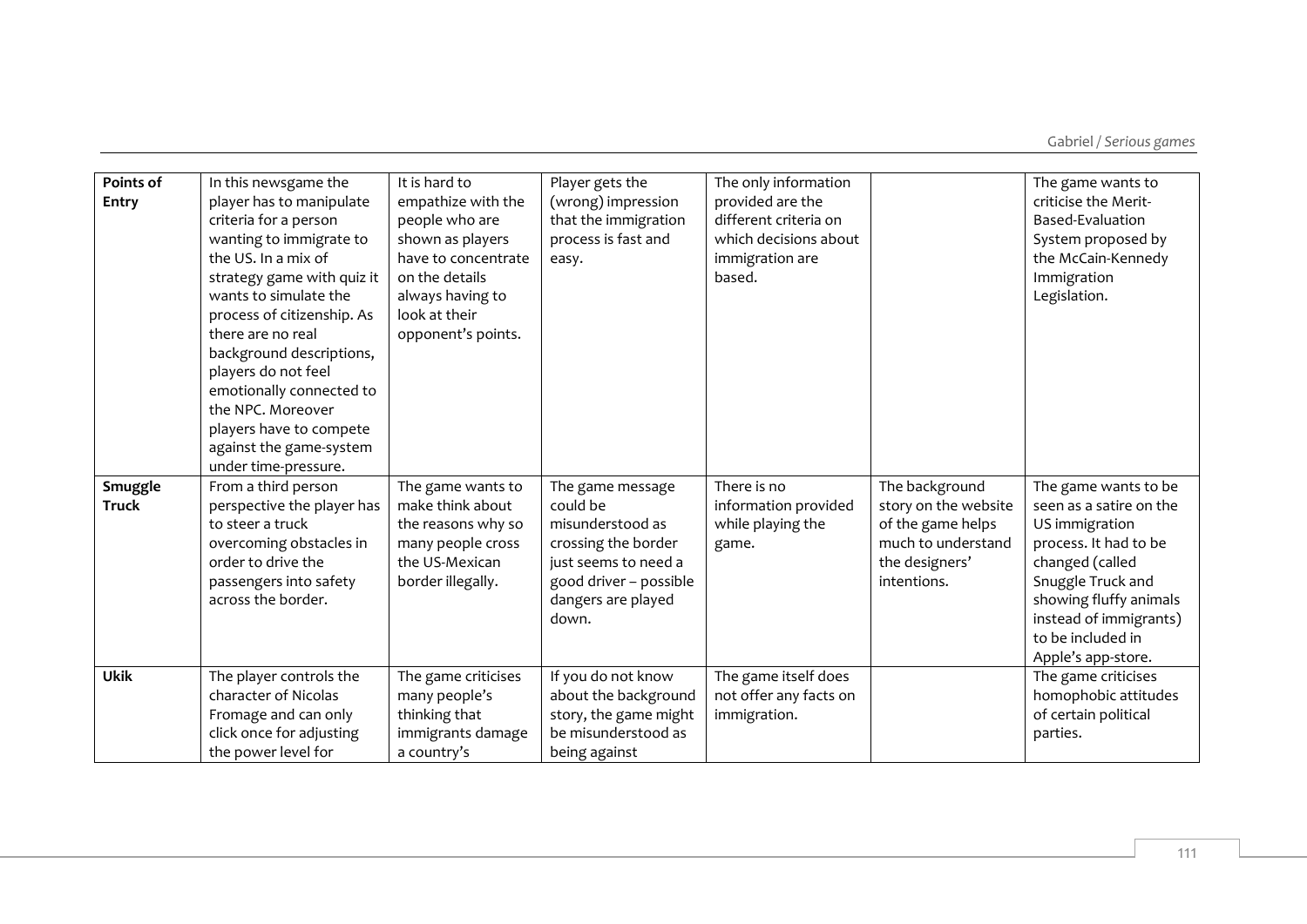Journal of Comparative Research in Anthropology and Sociology, Volume 6, Number 1, Summer 2015

|           | kicking and a second time<br>for the actual kick;                                                         | economic status.                               | immigrants.                                                                                                                                                             |                                                                                                                                                                                                                                                                                                                                         |                                                                                                                          |                                                                                                                                      |
|-----------|-----------------------------------------------------------------------------------------------------------|------------------------------------------------|-------------------------------------------------------------------------------------------------------------------------------------------------------------------------|-----------------------------------------------------------------------------------------------------------------------------------------------------------------------------------------------------------------------------------------------------------------------------------------------------------------------------------------|--------------------------------------------------------------------------------------------------------------------------|--------------------------------------------------------------------------------------------------------------------------------------|
| Vagamundo | The game partly uses<br>metaphors (the<br>stereotype monster in<br>level 2 is an oversized<br>cockroach); | Situation of<br>immigrants in big US<br>cities | Immigrants can find<br>easily a job if they stay<br>away from drinking;<br>they can succeed in<br>fighting stereotypes;<br>success only depends<br>on them working hard | When played in its<br>original version<br>(presented in an ice-<br>cream cart) the game<br>gives players more<br>context. Information<br>is given during (f. ex.<br>death rates of<br>immigrants<br>attempting to cross<br>the board) and after<br>the game - then there<br>are references to<br>books and non-profit<br>organizations. | In order to<br>understand the<br>partly abstract<br>details it is necessary<br>to read about the<br>artist's intentions. | The game wants to<br>show the gradual move-<br>up of immigrants in big<br>US cities and the<br>problem these people<br>have to face. |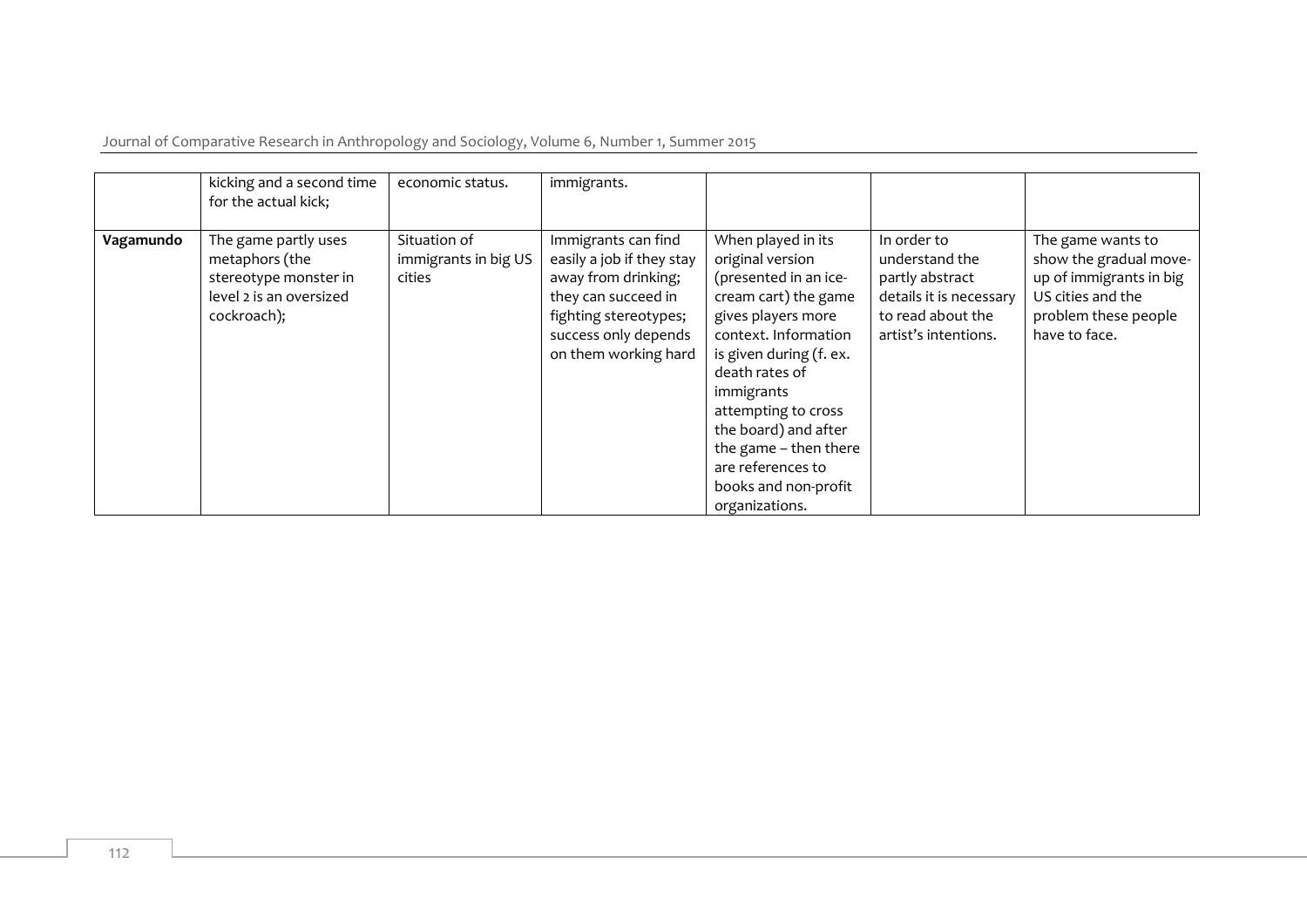## R E F E R E N C E S

Belman, J. & Flanagan, M. (2010): Designing Games to Foster Empathy. In: *Cognitive Technology* 14/2,

pp. 5-15 http://www.tiltfactor.org/wp-content/uploads2/cog-tech-si-g4g-article-1 belman-and-flanagan-designing-games-to-foster-empathy.pdf (16 June 2015)

Flanagan, M. (2009): *Critical Play. Radical Game Design*. Cambridge: MIT Press.

Flanagan, M. & Nissenbaum, H. (2014): *Values at Play in Digital Games*. Cambridge: MIT Press.

Golding, D. (2013): *Videogames and politics: Why was Escape From Woomera so divisive?* [http://www.abc.net.au/arts/blog/Daniel-Golding/videogames-politics-Escape-From-](http://www.abc.net.au/arts/blog/Daniel-Golding/videogames-politics-Escape-From-Woomera-130901/)[Woomera-130901/](http://www.abc.net.au/arts/blog/Daniel-Golding/videogames-politics-Escape-From-Woomera-130901/) (4 May 2015)

Heron, M. & Belford, P. (2014): 'It's only a game' – ethics, empathy and identification in game morality systems. In: *The Computer Games Journal* 3 (1), pp. 34-52

Herrnböck, J. (2010): *Serious Games: Spieler stürmen die Festung Europa.* http://www.spiegel.de/netzwelt/games/serious-games-spieler-stuermen-diefestung-europa-a-699115.html (21 June 2015)

Higgin, T. (2011): *Smuggle Truck's Failed Satire*. http://www.tannerhiggin.com/smuggletrucks-failed-satire/ (30 May 2015)

Hoffman, C. (2013): 6 *Games Banned from iOS that You Can Play on Android or the Web.* [http://www.howtogeek.com/161546/6-games-banned-from-ios-that-you-can-play](http://www.howtogeek.com/161546/6-games-banned-from-ios-that-you-can-play-on-android-or-the-web/)[on-android-or-the-web/](http://www.howtogeek.com/161546/6-games-banned-from-ios-that-you-can-play-on-android-or-the-web/) (18 June 2105)

Lien, T. (2014): *Escape from Woomera still highlights Australia's shame 11 years on*. [http://www.polygon.com/2014/5/16/5717520/escape-from-woomera-immigration](http://www.polygon.com/2014/5/16/5717520/escape-from-woomera-immigration-australia)[australia](http://www.polygon.com/2014/5/16/5717520/escape-from-woomera-immigration-australia) (5 May 2015)

McElroy, J. (2013): *Papers, Please Review: Mundane Tyranny* [http://www.polygon.com/2013/8/9/4606420/papers-please-review-mundane](http://www.polygon.com/2013/8/9/4606420/papers-please-review-mundane-tyranny)[tyranny](http://www.polygon.com/2013/8/9/4606420/papers-please-review-mundane-tyranny) (18 June 2015)

Poremba, C. K. (2013): Performative inquiry and the sublime in *Escape from Woomera"* In: *Games and Culture* 8 (5): 354-367. http://www.shinyspinning.com/GAC\_perfinq.pdf (23 April 2015)

Riendeau, D. (2011): *Moral Goods*[. http://killscreendaily.com/articles/moral-goods/](http://killscreendaily.com/articles/moral-goods/) (2 June 2015)

ZuOiga, R. M. (2004): *Vagamundo: A Migrant's Tale.* [http://www.ambriente.com/cart/about.html \(6](http://www.ambriente.com/cart/about.html%20(6) June 2015)

# **GAMES**

*Escape from Woomera* (2003)

http://www.ljudmila.org/~selectparks/archive/escapefromwoomera/ *Frontiers* (2008, Gold Extra)

http://www.ljudmila.org/~selectparks/archive/escapefromwoomera/